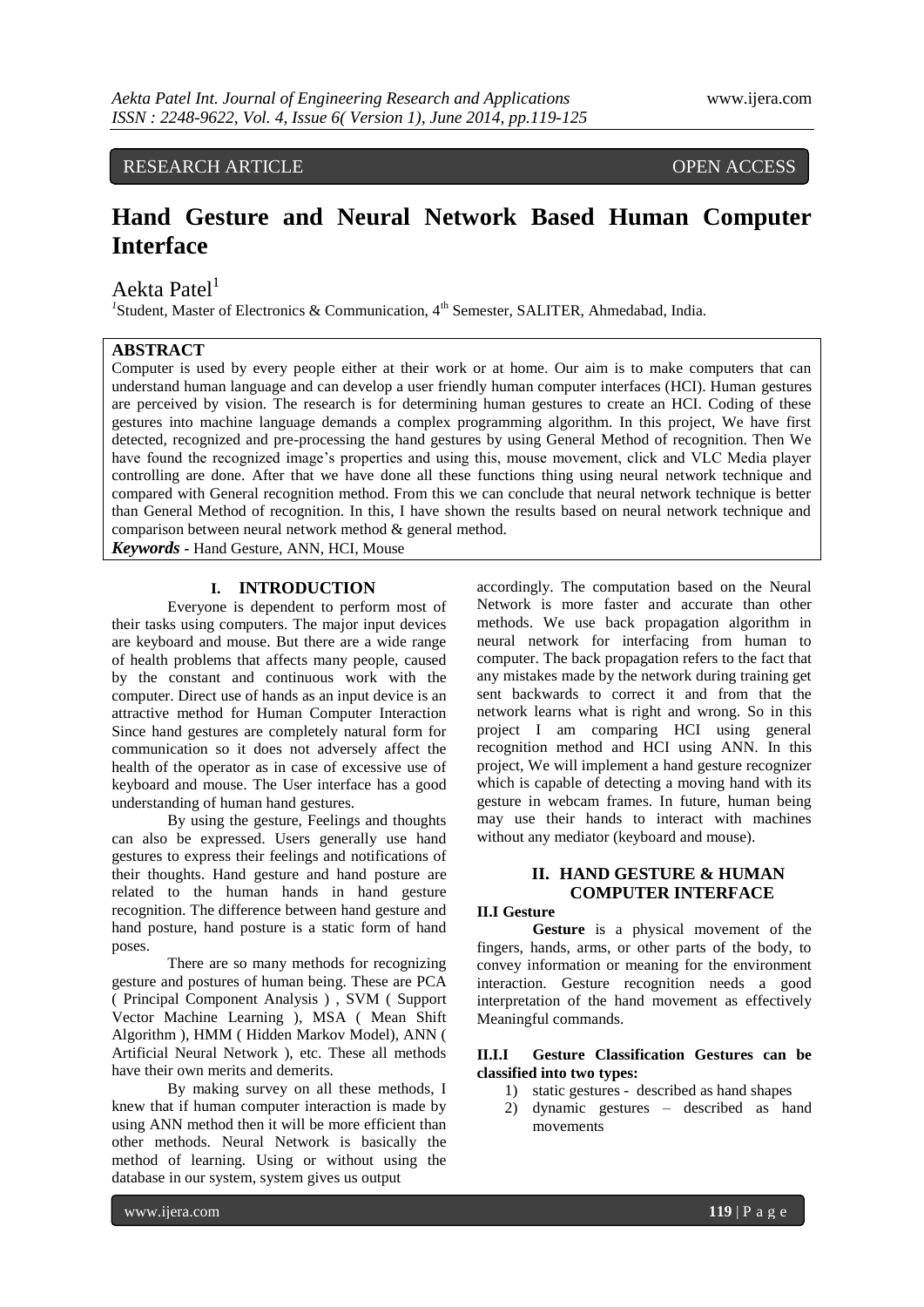#### **II.I.II Two approach**

For human computer interaction (HCI) interpretation system there are two commonly approaches.

#### **A) Data Gloves Approaches:**

These methods employs mechanical or optical sensors which are attached to a glove. This glove transforms finger flexions into electrical signals to determine the hand movement. In this one or more data- glove instruments which have different measures for the joint angles of the hand and degree of freedom (DOF) that contain data position and orientation of the hand used for tracking the hand.



Figure 2.1 Data Glove based[2][11]

#### **B) Vision Based Approaches:**

These techniques are based on how the person realize information. In this method data is captured by camera(s).To create the database for gesture system, the gestures should be selected with their meaning and each gesture may contain more samples for increasing the accuracy of the system.



3)

#### **II.II Human computer Interface**

Human computer interaction (HCI) is the study, planning, and design of the interaction between people [\(users\)](http://en.wikipedia.org/wiki/User_(computing)) and computers (machines). It is also known as the intersection of [computer science](http://en.wikipedia.org/wiki/Computer_science) and [behavioural sciences.](http://en.wikipedia.org/wiki/Behavioral_sciences) Human computer interaction is the study of a human and a machine and gives knowledge of both the machine side and the human side.

We can interface with computer (machine) using keyboard and mouse which are touch devices as shown in figure 3.9. Now by using speech recognition, face movement, eye detection, hand gestures, etc. We can interface with computer. But

there are some limitations in face movement, speech recognition, eye detection so we use hand gestures.



Figure 2.3 Human Computer Interface[15]

#### **III. NEURAL NETWORK III.I Types of neural Network**

- There are two types of Neural Network:
- 1) Biological Neural Network
- 2) Artificial Neural Network

#### **1) Biological Neural Network:**

- Natural neurons receive signals through synapses located on the dendrites or membrane of the neuron.
- When the electrical signals which are received are enough strong, the neuron activates by itself and emits an electrical signal though the axon. This signal are sent to other synapse and activate the other neurons.



Figure 3.1 biological Neural Network[14]

# **2) Artificial Neural Network:**

The ANN consist of inputs (synapses), weights(strength of signals) and activation function of neurons(nodes) and outputs.



Figure 3.2 Artificial Neural Network [14]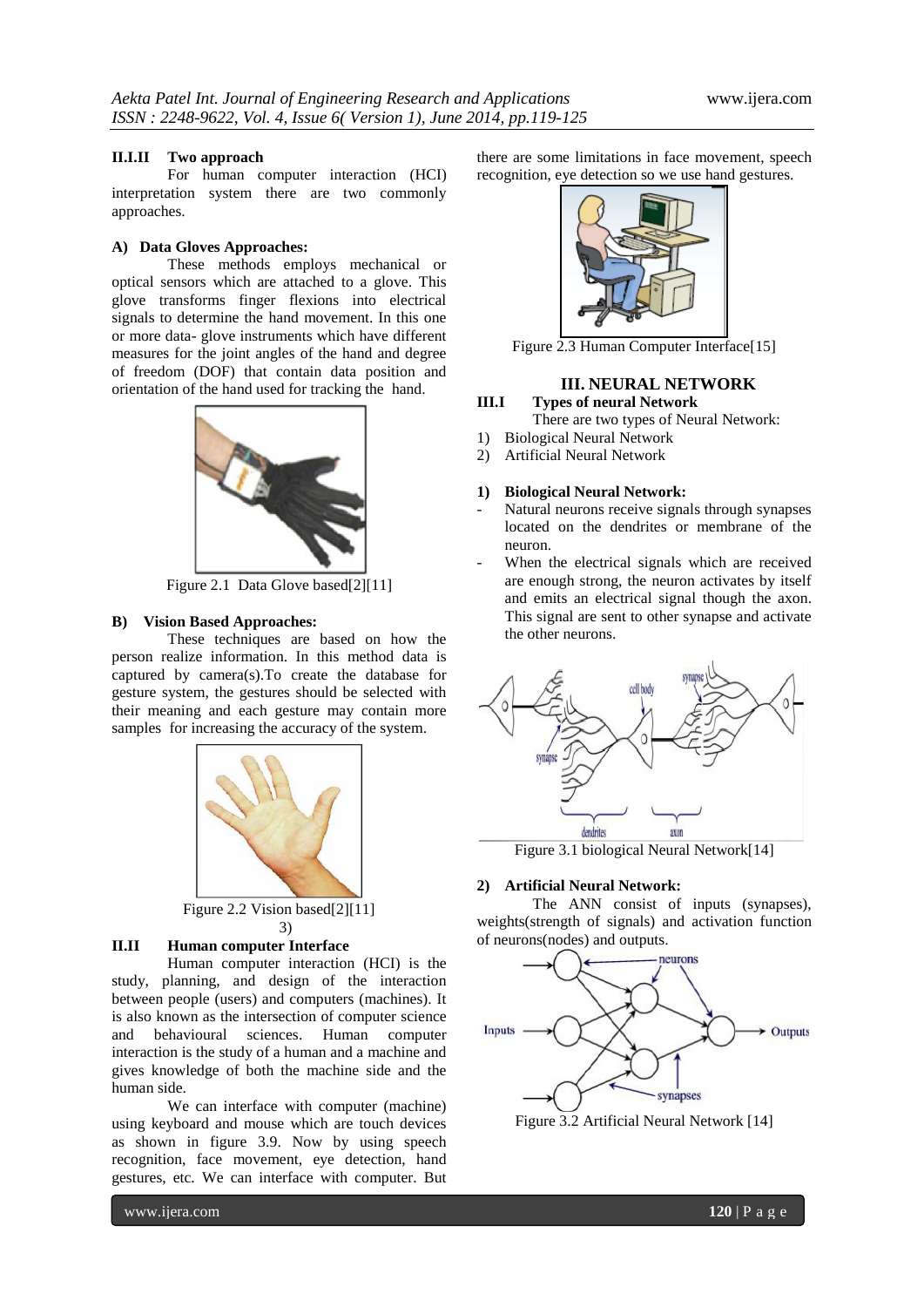#### **III.II Artificial Neural Network & Its Algorithm**

ANNs are based upon the neural structure of the brain in our body. our brain learns from experience which we are faced in our routine life. Basically, In ANN , some of the neurons interfaces with the real world to receive its inputs. Some neurons gives the output to the real world with the network's outputs. This output might be the particular character that the network thinks that it has scanned or the particular image it thinks is being viewed. All the other neurons are hidden from view in the network.

# **III.II.I NN Back Propagation Algorithm**

Neural Network uses the back Propagation algorithm. The back propagation refers to the fact that any mistakes made by the network during training get sent backwards through it in an attempt to correct it and the network can learn what is right and wrong. This BPN uses the gradient descent learning method. In this the gradient represents the error function as it tries to find the minimum of the error function and by doing this it can decrease the error.

The back propagation algorithm can has two main parts:

- 1) Propagation and
- 2) Weight update.

## **Phase 1: Propagation**

- 1) Forward propagation of a training patterns of input through the neural network to generate the output.
- 2) Backward propagation of the propagation's output through the neural network to generate the deltas(errors) of all output and hidden neurons.

#### **Phase 2: Weight update**

Multiply its output delta and input to get the gradient of the weight.



Figure. 3.3 Function of Neural Network

Output of Neural Network is : 
$$
y = \sum_{i=0}^{n} x_i^* w_i
$$

$$
E_{\text{Error is}}: e=(yd-y)(yd-y)
$$

Updated Weight is :

$$
\Delta wi = -\eta * \partial e / \partial wi
$$

 $s = 1/(1 + e^{y})$ 

Sigmoid Function:

where  $xi =$  Input to the NN yd = Desired output  $\eta$  = Constant value 0.2(output Neurons) and 1.5(Hidden Neurons)

In the back propagation algorithm the artificial neurons are organized in layers and send their signals in the forward directions and then the errors are propagated in the backward direction. The back propagation algorithm uses supervised learning. In this, we give the inputs and the network computes the output and then the resulting error (difference between actual and expected results) is generated. The task of the BP algorithm is to minimize this resulting error. The training starts with random weights and after that the main aim is to adjust them so that the resulting error will be minimal

# **IV. BLOCK DIAGRAM & FLOW CHART OF SYSTEM**



Figure. 4.1 Block diagram of system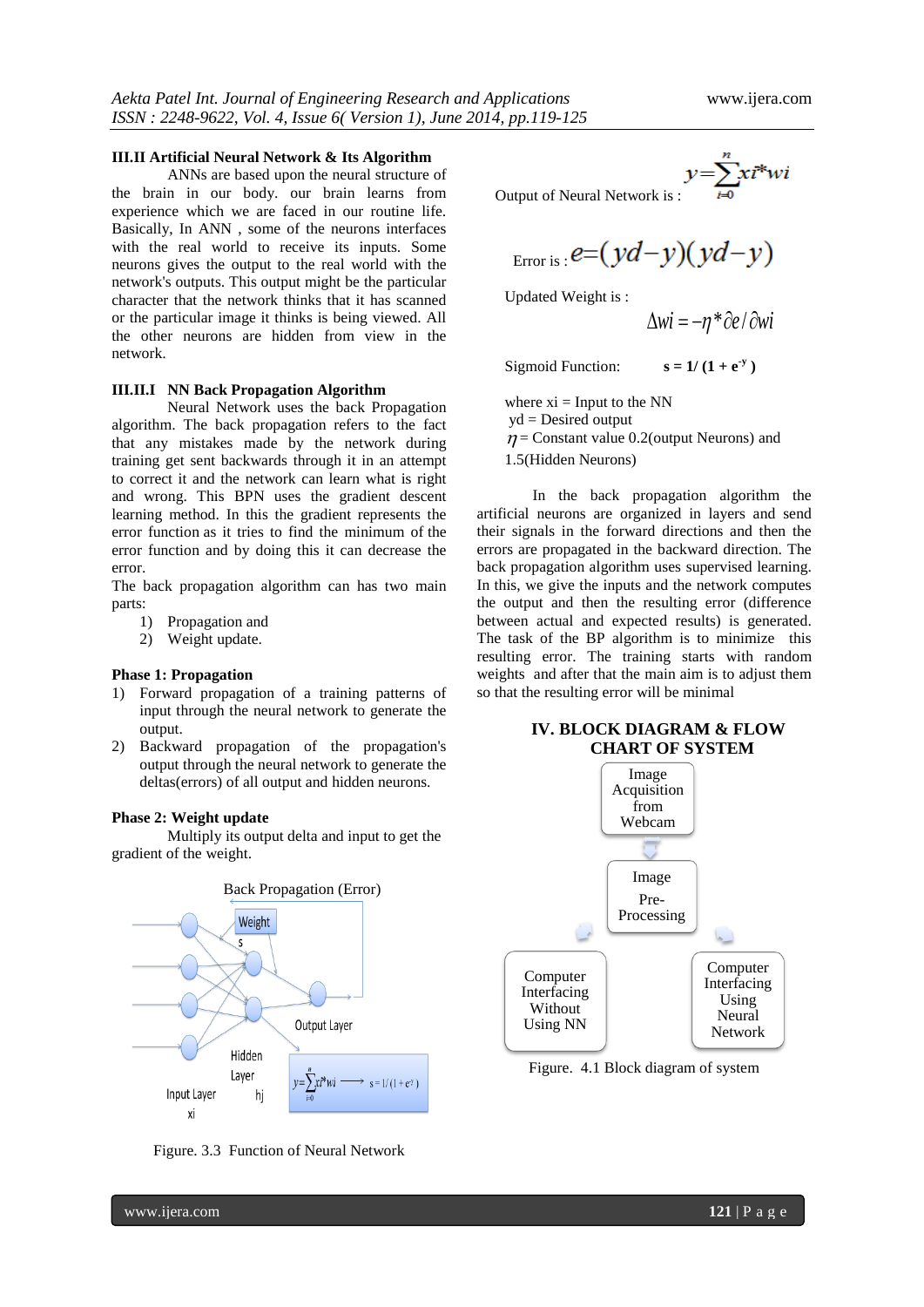

Figure 5.2 Centre Movement of Mouse

SONY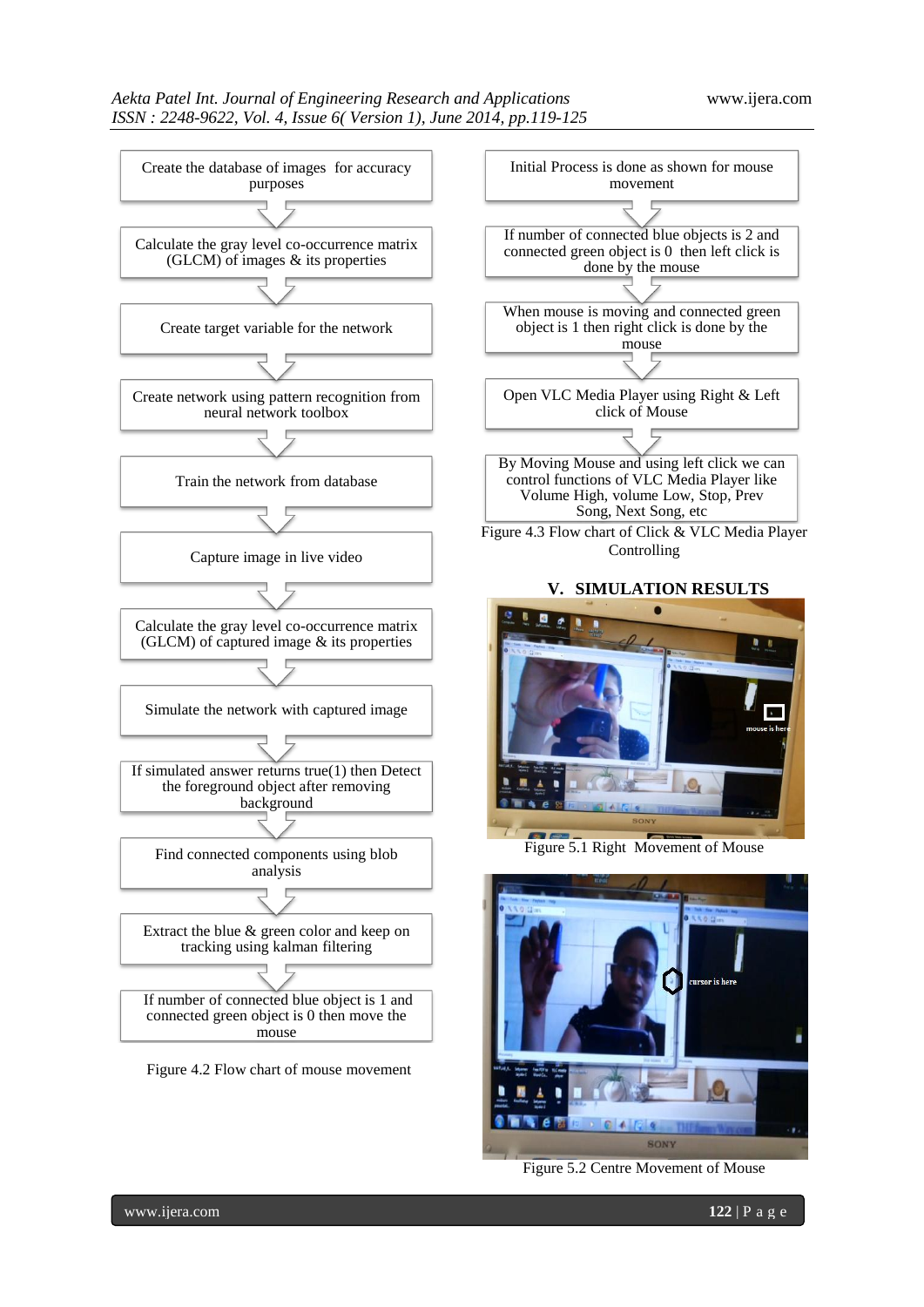*Aekta Patel Int. Journal of Engineering Research and Applications* www.ijera.com *ISSN : 2248-9622, Vol. 4, Issue 6( Version 1), June 2014, pp.119-125*





Figure 5.4 Click on Desktop Icon



Figure 5.5 Right Click on Desktop



Figure 5.6 Volume Low(42%)



Figure 5.7 Next Song



Figure 5.8 Stop Current Song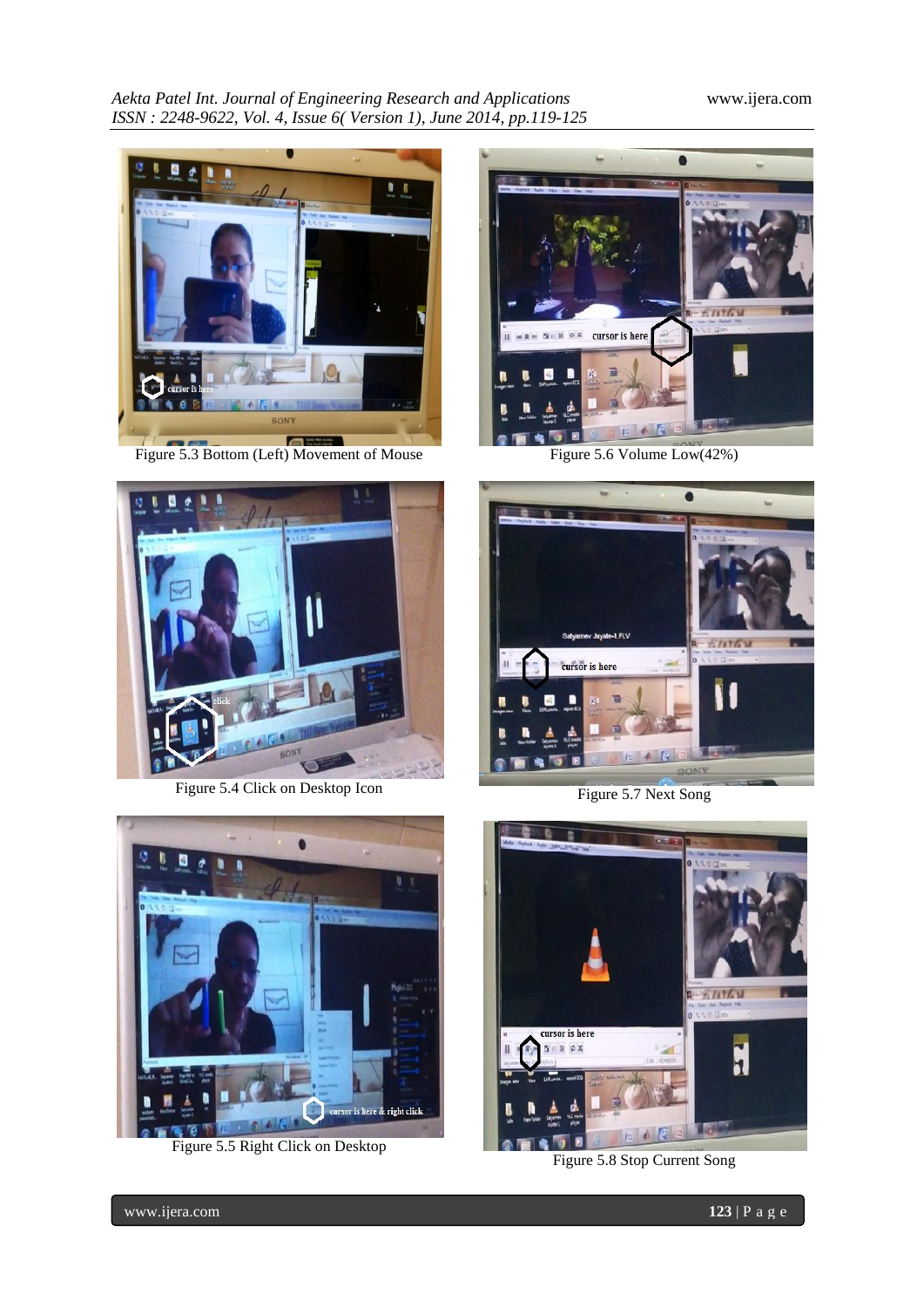

Figure 5.9 Comparison of Recognition Rate with distance in both methods



Figure 5.10 Comparison of Recognition Rate of Events in both methods

#### **VI. CONCLUSION**

Using Artificial Neural Network and general method, I have done detecting and recognizing of the moving object (blue object movement). I have done that how mouse operation is done with the use of hand gesture (In this I have chosen blue object). I have also done click operation and VLC media Player Controlling (Next Song, Previous Song, Volume High and Volume Low). In this, I have shown results based on only neural network based method and comparison between these two methods based on recognition.

Finally I can say that by using Neural Network Method, the computation speed increases and we can get accurate recognition result than other technique. In future, We can also interface with

computer by using human hand instead of color marker

#### **REFERANCES**

- [1] Sujeet D.Gawande, Prof. Nitin .R. Chopde, "Neural Network based Hand Gesture Recognition", IJERMT, 2013
- [2] Radhika Bhatt, Nikita Fernandes , Archana Dhage , "Vision Based Hand Gesture Recognition for Human Computer Interaction", IJESIT, Volume 2, Issue 3, May 2013
- [3] Sang-Heon Lee*,* Myoung-Kyu Sohn, Dong-Ju Kim, Byungmin Kim, and Hyunduk Kim, ―Smart TV Interaction System Using Face and Hand Gesture Recognition", 2013 IEEE International Conference on Consumer Electronics (ICCE)
- [4] Cuong Tran, Student Member, IEEE, and Mohan Manubhai Trivedi, Fellow, IEEE, ―3-D Posture and Gesture Recognition for Interactivity in Smart Spaces", IEEE Transactions on Industrial Informatics, Vol. 8, No. 1, February 2012
- [5] Jesus Suarez and Robin R. Murphy, Member, IEEE, "Hand Gesture Recognition with Depth Images: A Review" (2012 IEEE RO-MAN: The 21st IEEE International Symposium on Robot and Human Interactive Communication. September 9- 13, 2012. Paris, France.)
- [6] Siddharth S. Rautaray and Anupam Agrawal, "Interaction with Virtual Game through Hand Gesture Recognition", 2011 International Conference on Multimedia, Signal Processing and Communication Technologies, IEEE
- [7] Mohamed Alsheakhali, Ahmed Skaik, Mohammed Aldahdouh, Mahmoud Alhelou, "Hand Gesture Recognition System" ,Computer Engineering Department, The Islamic University of Gaza ,Gaza Strip , Palestine, 2011
- [8] Abdelkader BELLARBI, Samir BENBELKACEM, Nadia ZENATI-HENDA, Mahmoud BELHOCINE, "Hand Gesture Interaction Using Color-Based Method For Tabletop Interfaces", 2011 IEEE
- [9] S. Sadhana Rao, "Sixth Sense Technology", ICCCI-2010
- [10] Anand Thobbi and Weihua Sheng, "Imitation Learning of Hand Gestures and its Evaluation for Humanoid Robots", Proceedings of the 2010 IEEE International Conference on Information and Automation, June 20 - 23, Harbin, China